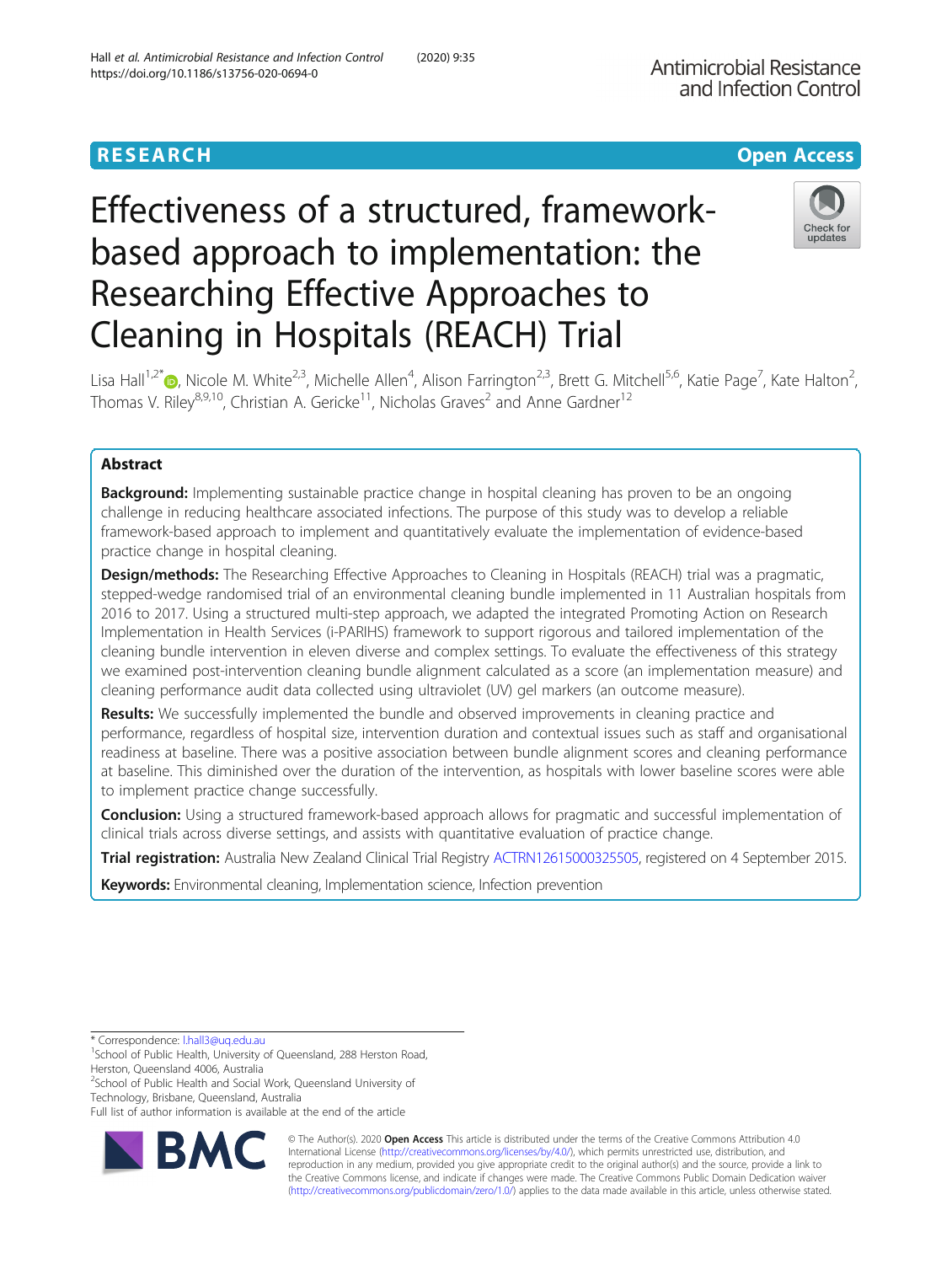# Contributions to the literature

- There is growing evidence of the importance of a clean hospital environment in reducing transmission of healthcare associated infections, however little is known about how to implement improvements in hospital cleaning in a pragmatic and sustainable way. In a stepped-wedge randomised trial (published elsewhere), we showed that an environmental cleaning bundle was effective at reducing infections, and was cost-effective to implement.
- For this trial we used the integrated Promoting Action on Research Implementation in Health Services (i-PARIHS) framework to design an implementation strategy. This included developing a novel set of templates for context mapping and guiding the implementation process of the bundle. We also used these templates to quantitatively evaluate the extent of implementation.
- The current study focusses on how a frameworkbased approach allowed us to balance the priorities of a rigorous protocol driven clinical trial with the need for flexible local tailoring to improve uptake and fidelity of the intervention in eleven very different hospitals.
- Although it is well known that the use of a framework can facilitate implementation of an intervention in a quality improvement setting, this approach has been rarely used in infection prevention clinical trials, and had not been applied to environmental cleaning before this study.
- We showed this approach was successful in improving implementation of the intervention and resulted in improvements in cleaning performance.

# Introduction

Hospital cleaning is complex [\[1](#page-7-0)]. Implementing sustainable practice change in this area has proven to be an ongoing challenge in reducing healthcare-associated infections (HAIs) internationally. There is increasing evidence of the importance the hospital environment plays in the transmission of infections [\[2\]](#page-7-0), however, there is disagreement on how best to improve cleaning [\[3\]](#page-7-0) and the "wicked problem" [[4](#page-7-0)] of implementation. Once we know what to do, how can we maximise the chances of best practice being used, in a pragmatic and sustainable way?

The field of implementation science helps to bridge this gap by providing a systematic focus on what helps and hinders uptake, effective implementation and sustainability of practice [\[5](#page-7-0)]. The use of implementation science in infection prevention is a rapidly changing field. Great advances have been recently made by the On the CUSP-Stop CAUTI and the Michigan Keystone projects which have successfully employed a multifaceted structured approach to the national scale-up of quality improvement programs [[6,](#page-7-0) [7](#page-7-0)]. However, implementation science frameworks have been rarely used in clinical trials evaluating infection prevention interventions. At the commencement of our research, these frameworks had not been applied to address environmental cleaning in hospitals.

In the Researching Effective Approaches to Cleaning in Hospitals (REACH) trial we sought to distil the key evidence-based practices around cleaning and develop a reliable framework-based approach to implement and quantitatively evaluate the implementation of practice change [[8,](#page-8-0) [9\]](#page-8-0). Our pragmatic approach accounted for variation in context, and the existing evidence-practice gaps across trial sites. We had to address two potentially opposing perspectives ─ that of the clinical researcher, requiring adherence to protocol and academic rigour in design and analysis, balanced with that of participants who required a real-world intervention and implementation approach that was flexible, acceptable, useful and empowering to staff.

We have demonstrated in previous analyses that the REACH intervention was effective at reducing healthcare associated infections and cost-effective to implement in hospitals [[9](#page-8-0), [10\]](#page-8-0). This paper describes the development and application of the implementation strategy employed in the REACH trial, and aims to evaluate the effectiveness of this framework based approach using two quantitative measures of implementation success: post-intervention cleaning bundle alignment (an implementation measure), and cleaning performance (an outcome measure).

### Methods

### Study design and setting

The REACH trial was a pragmatic, stepped-wedge randomised trial of an environmental cleaning bundle implemented in 11 Australian hospitals from 2016 to 2017. Eligible hospitals were recruited as per the study protocol [[8\]](#page-8-0), with nine public hospitals and two private hospitals enrolled in four of the eight Australian states and territories. Across the 11 hospitals, the mean number of hospital overnight beds was 500 (range 227 to 930). Within each hospital, a cleaning intervention was implemented in collaboration with environmental services staff who had a role in ward cleaning.

# Intervention

The REACH environmental cleaning bundle was developed through a structured search and review of the literature, followed by an expert panel process that identified and then prioritised evidence-based strategies for inclusion in the bundle. Feasibility and cost of implementation, as well as effectiveness, were considered when choosing bundle components. Best practice processes for staff training,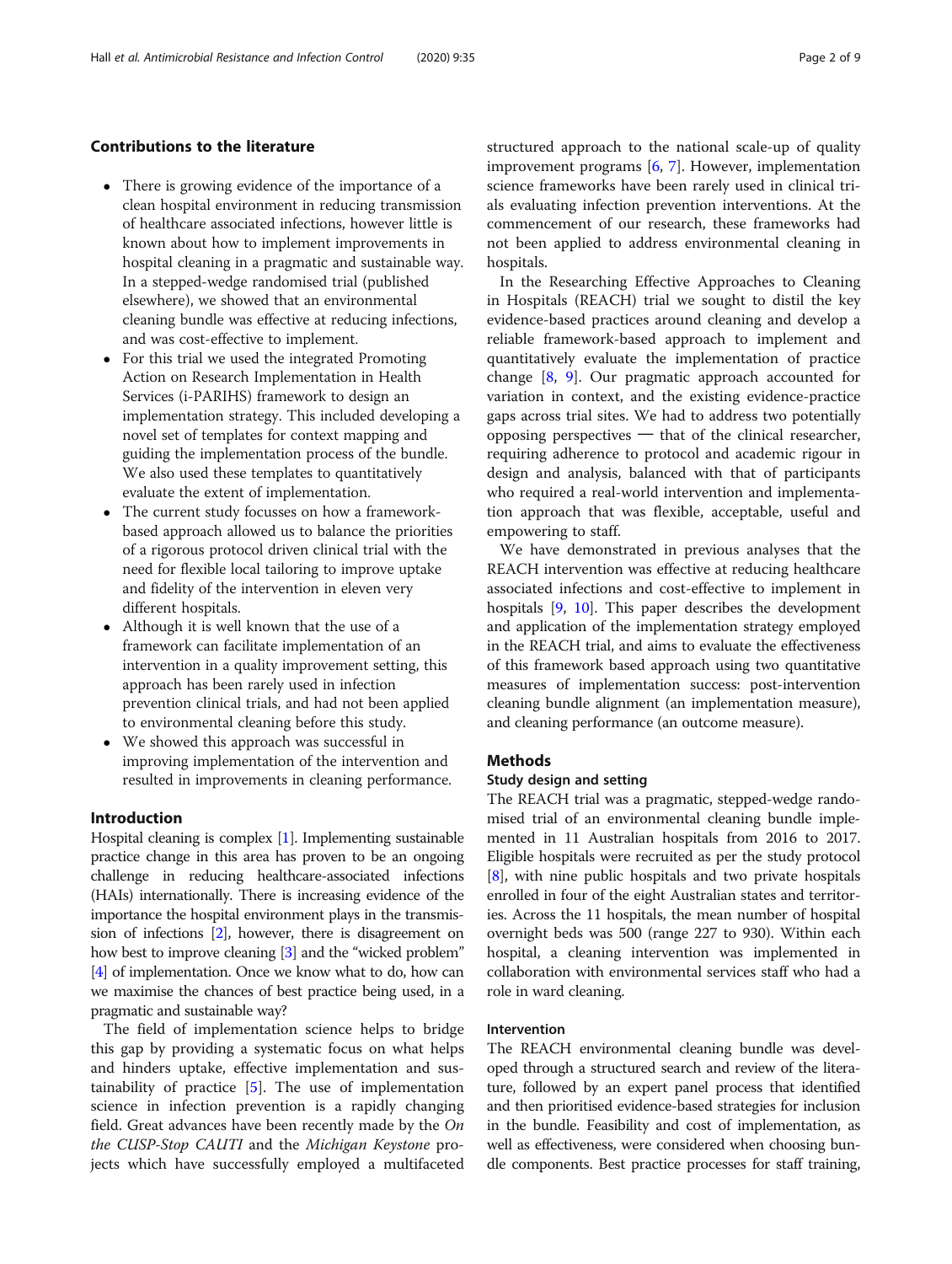communication and audit were included, in addition to specifications around cleaning technique and type of products to use. The bundle was piloted at a large Brisbane hospital in 2014, with promising results [\[11\]](#page-8-0).

The cleaning bundle consisted of five components [[12\]](#page-8-0). These were:

- Training Training sessions were delivered to environmental services teams and included content on the impact of environmental cleaning on HAIs, cleaning roles and responsibilities, and instructions on how to use the REACH cleaning bundle.
- Technique This emphasised the importance of a defined and consistent cleaning sequence, daily cleaning of the high risk frequent-touch points (FTPs) and the use of sufficient pressure and movement.
- Product This required use of a disinfectant for all discharge cleans and for daily cleans of high risk/ precautions rooms; use of detergent for routine cleans; use of point-of-care wipes for medical equipment, and adherence to manufacturers' instructions for all product use.
- Audit This involved monthly audit activities at each hospital using ultraviolet (UV) fluorescent marker technology. The gel markers leave dots that are invisible to the naked eye, but are removed completely by routine cleaning. Trained hospital staff applied gel dots to FTPs in patient bedrooms and bathrooms in randomly selected Intensive Care Unit (ICU) and general ward rooms [[13,](#page-8-0) [14](#page-8-0)]. FTPs were checked after cleaning for removal of the gel dots. Staff received individual feedback about audit results. Summarised audit results were also provided to environmental services teams and to hospital clinical governance committees.
- Communication This included promotional activities to raise the profile and importance of environmental services staff and their work. It emphasised and encouraged daily contact between cleaning staff and ward leaders, and the inclusion of cleaning staff representatives on relevant clinical governance committees.

# Implementation strategy

To support effective implementation of a complex intervention into 11 diverse hospital settings, the REACH trial used an implementation science approach, specifically the integrated Promoting Action on Research Implementation in Health Services (i-PARIHS) framework [\[15](#page-8-0)]. Using a structured multi-step approach, we adapted this framework to support rigorous and tailored implementation of the cleaning bundle intervention. The framework facilitated regular monitoring and documentation of the implementation process, as well as fidelity of the cleaning bundle implementation. Understanding the process of implementation and knowledge of what worked where and in what conditions was important for trial site comparisons, as well as informing future replication and scalability.

We first developed an intervention logic model (Additional file  $1$ ) – a pictorial representation of key trial inputs, outputs and outcomes – to clarify the underlying assumptions about the hospital environmental cleaning change process [[16\]](#page-8-0). The iPARIHS framework was then used to guide the development of an implementation toolkit. This toolkit: (1) provided structure for the systematic collection and assessment of initial contextual information at each site using a series of templates and tools, (2) informed the tailoring of the cleaning bundle intervention and development of a site-specific implementation plan at each site, and, (3) guided the ongoing monitoring and documentation of the implementation process at each site and concurrent changes to local context.

The implementation toolkit contained:

- A detailed description of the intervention that documented the essential, fixed and flexible elements of each bundle component.
- The REACH implementation framework, created by mapping the iPARIHS constructs of intervention characteristics, intervention recipients and context (inner local, inner organisation, and outer context) to the REACH cleaning bundle (Additional file [2](#page-7-0)).
- A series of templates to inform the operationalisation of the framework and provide rigour for each stage of implementation. Templates guided systematic assessment of each hospital's baseline practices (document review, hospital profile), quantification of the evidence-practice gap in relation to each bundle component, and the pretrial identification of contextual barriers and enablers at each site. We also developed templates for site implementation plans, and for monitoring and evaluating the implementation process.

# Project governance

A decentralised model of facilitation was employed in this project. Overall governance was provided by the Management Committee – comprising the research investigators who designed the study. The study team was comprised of a small group of trained researchers, who carried out the context mapping, worked with the hospitals to tailor the implementation strategy and roll-out the trial. The study team was led by the project manager and reported to the management committee. At each hospital there was a small team of staff members (the site team) who were nominated as a point of contact for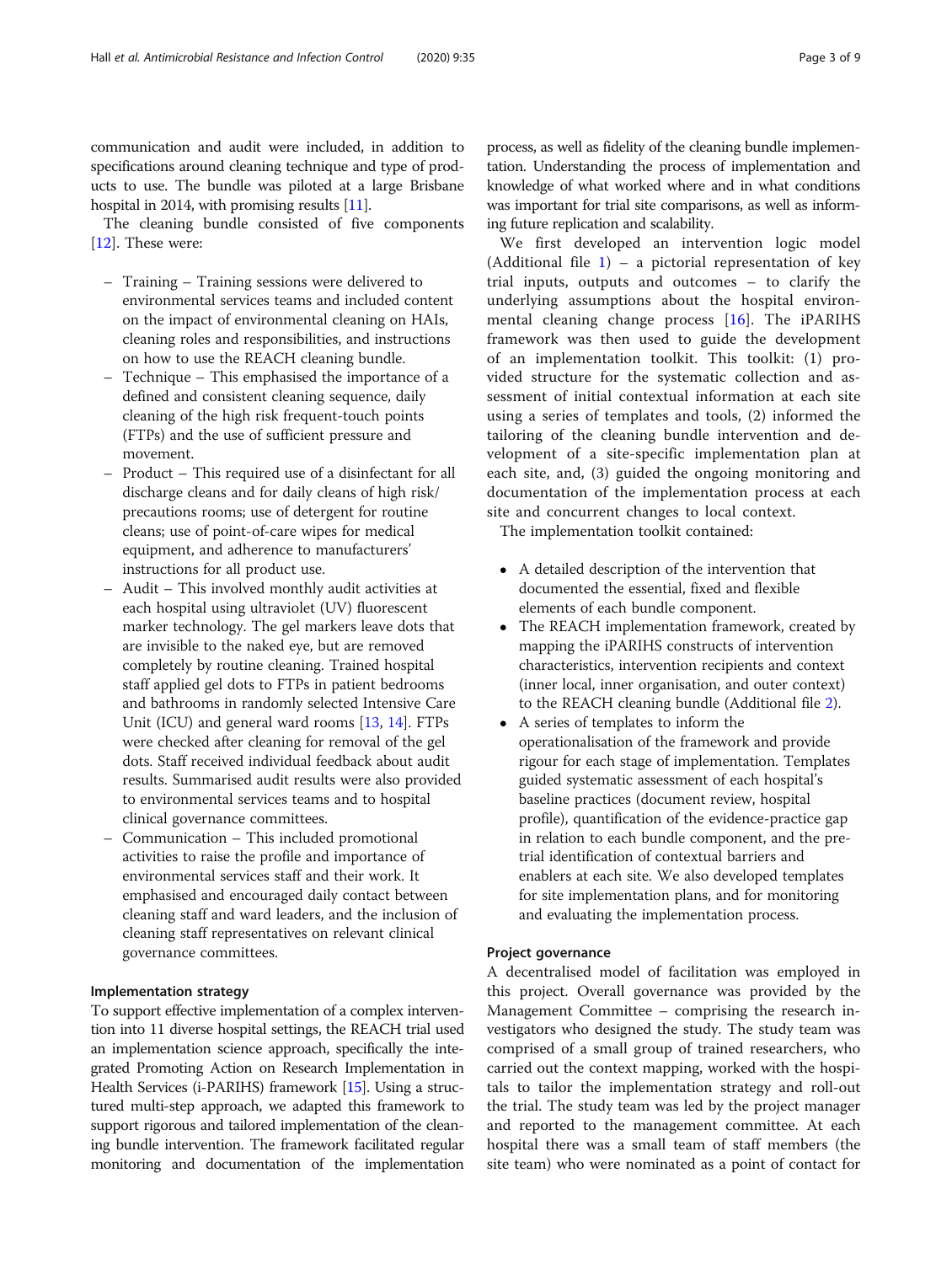the study team, and responsible for enacting the implementation plan, and ongoing data collection. Members of the site team were trained in gel dot auditing and feedback by the study team.

#### Quantifying implementation

At each hospital during the pre-intervention period, the study team collected extensive baseline data about infection prevention and hospital cleaning using staff questionnaires [[17](#page-8-0)], interviews, discussion groups, and the document review and hospital profile templates. For each hospital, contextual data were then systematically mapped against the implementation framework (additional file [2](#page-7-0)) and assessed to determine three separate sets of scores.

The first set of scores related to: alignment of current practice against the five bundle components (iPARIHS intervention characteristics). The second set referred to staff readiness (iPARIHS intervention recipients) and included ratings for motivation to change, capacity to change, resources, and support. The third set examined site implementation readiness (iPARIHS context) including inner local context, inner organisational context and outer context.

To determine these scores, two members of the study team independently reviewed the context mapping information and rated all items on a 0 (low) -5 (high) scale. They then reviewed the scoring and contextual information together, discussed discrepancies, and agreed a final score. On the few occasions where consensus could not be reached, a midpoint was chosen. Ratings were summarised on a series of web diagrams for each hospital (Fig. 1).

Quantifying evidence-practice alignment and the extent of contextual enablers at each hospital provided not only a score but also a visual picture of gaps and barriers to be addressed. This informed development of a tailored site-specific implementation plan and supported the pragmatic roll-out of the bundle. Each plan included

detailed information about activities, timings and responsibilities for effective implementation.

Baseline information and webs were also used as a reference point for monitoring implementation progress. Throughout the trial, the study team maintained detailed notes on all contact with each hospital. The team completed training reports, a two-monthly monitoring survey with the hospital site team, post-trial questionnaires with environmental services staff and close-out meetings with each site team. Post-trial we systematically reviewed this information and made comparisons with information in the pre-trial records and the agreed implementation plan to assess the extent of implementation of each bundle component. Items were again rated using the same 0–5 scale for each component and recorded on a five point bundle alignment web.

# Measuring cleaning performance

As a measure of cleaning performance, gel dot audit data were collected and submitted by trained auditors at each hospital. This included information on the location and date of each FTP audited, and whether the FTP was deemed cleaned based on removal of the gel dot  $[8, 18]$  $[8, 18]$  $[8, 18]$  $[8, 18]$ .

#### Data analysis

Descriptive statistics summarised bundle alignment scores recorded in the pre-intervention and intervention periods by bundle component. Analysis initially focused on all hospitals, with score changes expressed as mean differences. Additional analysis considered the number of hospitals with the potential to improve their alignment in the intervention period, and the subsequent number of hospitals that improved. For each bundle component, hospitals with a pre-intervention alignment score of 0–4 were defined as having potential to improve following implementation.

Changes in bundle alignment scores were further compared by baseline hospital characteristics, including: the number of overnight beds  $(\leq 350, 351-600, > 600);$ 

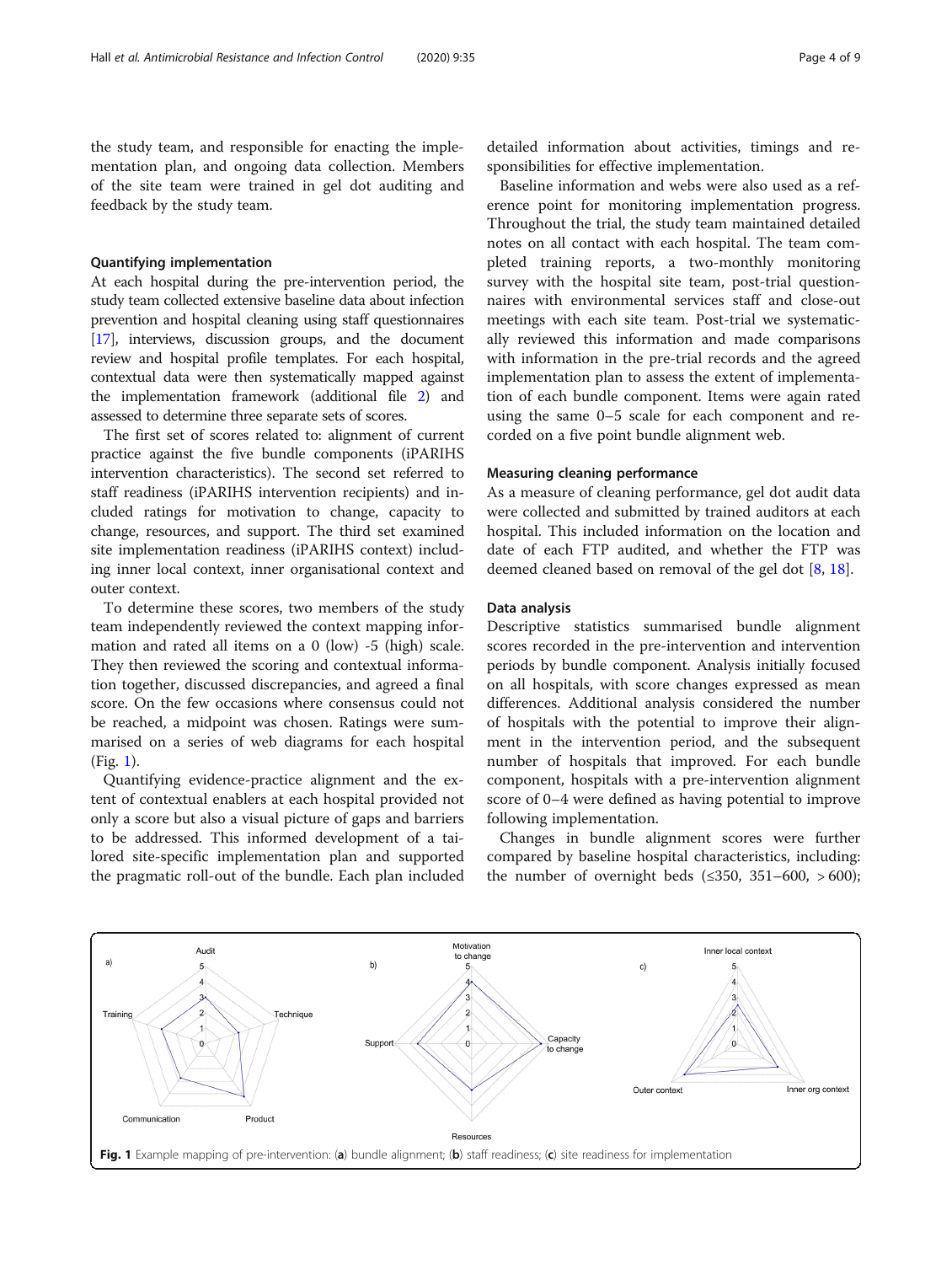intervention duration (1–30 weeks, 31–50 weeks); cleaning workforce (single, dual); pre-intervention staff readiness and site implementation readiness scores. Mean differences by hospital characteristic were tested using one-way analysis of variance.

To examine associations between trial implementation and effectiveness outcomes, pre-intervention alignment scores were compared with the results of monthly audit activities. Monthly audit outcomes collected during the pre-intervention and intervention periods were summarised by the number of FTPs audited and the number of FTPs successfully cleaned. Data were analysed using a binomial mixed model, which described changes in the proportion of FTPs cleaned. The mixed model included a random effect for each hospital, and fixed effects for pre-intervention alignment score and the timing of each audit in weeks since the start of the intervention period. A two-way interaction term was also included to test if changes in cleaning performance over time were influenced by pre-intervention bundle alignment.

Model outputs were reported as odds ratios with hypothesis testing of effects based on a 5% level of statistical significance. Model-based predictions of cleaning performance and confidence intervals (CI) were calculated using a parametric bootstrap. Interaction effects were summarised graphically to compare trends in cleaning performance between hospitals with low, average and high alignment, with categories based on the observed range of total pre-intervention scores. All analyses were conducted in R 3.5.1 [\[19\]](#page-8-0). Study findings are reported in line with the Standards for Reporting Implementation Studies (StaRI) checklist [[20](#page-8-0)].

#### Results

### Implementation measure bundle alignment scores

Prior to implementation, total bundle alignment scores ranged between 9.5 and 20 with an average score of 15 (95% CI: 13.4 to 16.7). Overall, the mean total alignment score improved by 3.5 points (95% CI: 2.0 to 5.0, p-value: 0.0003) to 18.5 points in the intervention period (95% CI: 17.0 to 20.0).

At baseline, all 11 hospitals had at least one bundle component requiring improvement. We examined improvements observed by bundle component (Table 1). The greatest improvement in mean bundle alignment score across all hospitals was observed for the audit component (2.6 to 3.6). When we examined the number and percentage of hospitals who improved after implementation the biggest changes were observed for the technique (75%) and training (56%) components.

The smallest improvement was for communication (33%). Our qualitative records showed that in some trial hospitals miscommunication and misunderstanding occurred, primarily in hospitals without a locally based facilitator.

Increases in bundle alignment were seen regardless of baseline hospital characteristics (Table [2](#page-5-0)). Hospital size, staff and organisational (site) readiness at baseline, type of cleaning workforce and the duration of intervention were not associated with pre-alignment scores and were not associated with overall changes in bundle alignment.

# Effectiveness measure – cleaning performance (UV gel dot audits)

Mixed modelling showed a positive association between pre-intervention bundle alignment and cleaning performance (OR = 1.18; 95% CI: 1.1 to 1.3, Table [3\)](#page-5-0). For a hospital with average alignment ( $score = 15$ ), the predicted percentage of FTPs cleaned prior to bundle implementation was 48% (95% CI: 43 to 52%).

Overall, cleaning performance improved during the trial (OR: 1.55; 95% CI: 1.51 to 1.59), however, the estimated interaction effect indicated that the influence of pre-bundle alignment diminished over time (OR = 0.99; 95% CI: 0.98 to 1.0). In the pre-intervention period, the predicted percentage of FTPs cleaned was 28% for hospitals with low alignment (score =  $10$ ;  $95\%$  CI:  $26$  to  $30\%$ ), and 68% for hospitals with high alignment (score = 20; 95% CI: 66 to 70%) (Fig. [2\)](#page-6-0).

By 40 weeks post-implementation, between-group differences had decreased substantially, with cleaning performance ranging from 75% (95% CI: 72 to 77%) to 90%

Table 1 Summary of improvements in alignment by bundle component

| Bundle<br>component | Bundle alignment score<br>Mean (SD) |           | Hospitals with potential<br>to improve alignment | Hospitals that improved<br>after implementation |
|---------------------|-------------------------------------|-----------|--------------------------------------------------|-------------------------------------------------|
|                     | Pre                                 | Post      | N(%)                                             | N(%                                             |
| Audit               | 2.6(0.69)                           | 3.6(0.98) | 10(91)                                           | 5(50)                                           |
| Communication       | 2.9(0.89)                           | 3.5(0.79) | 9(82)                                            | 3(33)                                           |
| Product             | 3.5(1.20)                           | 4.0(0.90) | 6(55)                                            | 3(50)                                           |
| Technique           | 3.4(0.81)                           | 3.9(0.57) | 8(73)                                            | 6(75)                                           |
| Training            | 2.7(0.94)                           | 3.5(0.73) | 9(82)                                            | 5(56)                                           |

SD Standard deviation, N Number of hospitals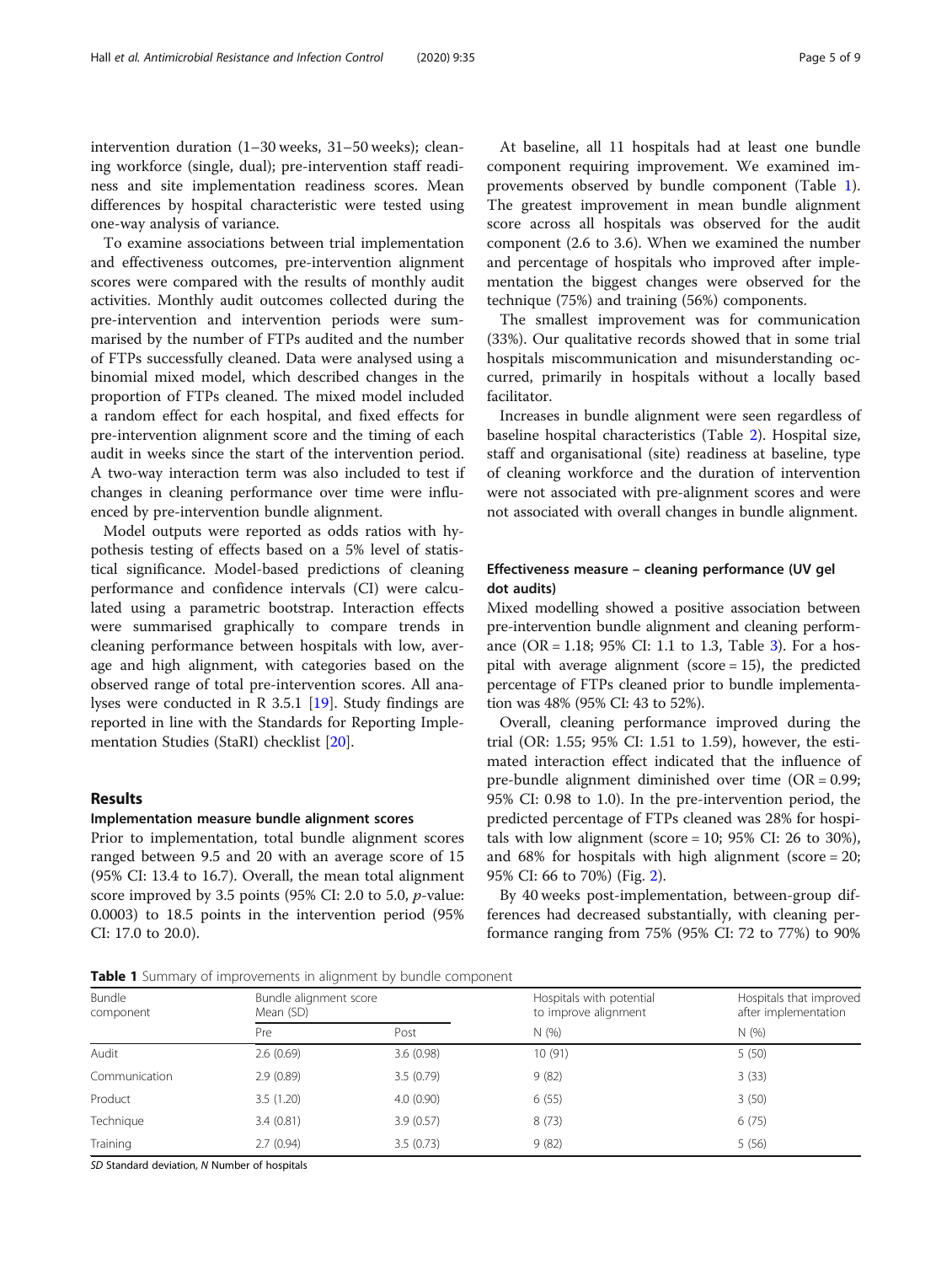<span id="page-5-0"></span>Table 2 Hospital characteristics at baseline, and association with total bundle alignment scores before and after implementation

| Characteristic                           | Level        | N              | Bundle alignment score<br>Mean (SD) |             |            | $p$ -value |            |
|------------------------------------------|--------------|----------------|-------------------------------------|-------------|------------|------------|------------|
|                                          |              |                | Pre                                 | Post        | Difference | Pre        | Difference |
| Hospital size (Number of overnight beds) | $\leq$ = 350 | 3              | 16.0(0.75)                          | 19.1 (0.55) | 3.1(0.86)  | 0.77       | 0.90       |
|                                          | 351-600      | $\overline{4}$ | 15.0 (1.24)                         | 18.5 (2.25) | 3.4(2.38)  |            |            |
|                                          | $600+$       | 4              | 14.3 (4.68)                         | 18.2 (3.85) | 3.9(3.03)  |            |            |
| Cleaning workforce                       | Single       |                | 15.3(1.57)                          | 19.0 (2.49) | 3.7(2.28)  | 0.70       | 0.68       |
|                                          | Dual         |                | 14.6 (4.47)                         | 17.7(2.56)  | 3.1(2.24)  |            |            |
| Duration of intervention (weeks)         | $1 - 30$     | 4              | 16.0(3.40)                          | 18.7 (3.35) | 2.7(3.45)  | 0.42       | 0.37       |
|                                          | $31 - 50$    | 7              | 14.5(2.45)                          | 18.5(2.15)  | 4.0(1.10)  |            |            |
| Staff readiness score                    | $5 - 9.99$   |                | $9.5(-)$                            | $14.4(-)$   |            |            |            |
|                                          | 10-14.99     | 7              | 14.9 (1.67)                         | 18.7 (2.52) | 3.8(2.19)  |            |            |
|                                          | $15 - 20$    | 3              | 17.3 (2.54)                         | 19.7 (1.07) | 2.4(2.45)  |            |            |
| Organisational readiness score           | $5 - 9.99$   | 4              | 13.2(3.05)                          | 16.4 (2.08) | 3.2(2.17)  | 0.10       | 0.73       |
|                                          | $10 - 15$    | 7              | 16.1(2.13)                          | 19.8 (1.78) | 3.7(2.32)  |            |            |

(95% CI: 89 to 92%), for low and high aligning hospitals, respectively.

# Discussion

The REACH trial required structured implementation of a complex, multi-component intervention in 11 different and complex healthcare organisations. This process required both adherence to the study protocol and a pragmatic and responsive tailoring of the cleaning bundle to support local practice change, along with a structured implementation approach.

Overall the implementation strategy worked well. We successfully implemented the bundle and observed improvements in practice, regardless of hospital size, intervention duration and contextual issues such as staff and organisational readiness at baseline (Table 2).

We tailored the implementation and support required for each hospital by carefully quantifying gaps or specific needs before commencement of the trial. For example, four hospitals had gaps for all five bundle components. For these hospitals, implementation plan activities included a strong focus on change mechanisms (such as engagement and communication strategies) and monitoring the practice change required, especially ensuring adequate training and support for gel dot auditing as this was new in all these hospitals.

We identified three hospitals that needed extra support throughout the trial to correctly complete audit activities, so more intensive feedback and support about auditing was provided. In sites with a low score for technique at baseline, trial resources were tailored to the cleaning of the FTPs, with strong uptake of 'prompt' style posters: "this week let's focus on taps" or point of care visual prompts for cleaning teams.

Our study has provided evidence of how difficult it is to implement communication change, reflecting the reality of large hospitals being complex institutions, usually with cleaning staff at the lower end of a strong and culturally-embedded staff hierarchy [[17,](#page-8-0) [21\]](#page-8-0). Nine of our 11 sites had some gaps in communication practices observed at baseline, and only three of these were able to record improvements in their communication component score. Communication was easier to improve and maintain where there was an opportunity to align with a baseline of effective existing structures and mechanisms; where a hospital had no/low established communication practices it was challenging to introduce, foster and support these. Recognising the challenges of externally based study teams, we created local site teams where

Table 3 Mixed modelling results for the effects of baseline alignment and intervention length on FTP cleaning

| Model parameter                                                                      | Estimate (log OR) |       | z-value | <i>p</i> -value |
|--------------------------------------------------------------------------------------|-------------------|-------|---------|-----------------|
| Intercept                                                                            | $-0.10$           | 0.09  | $-1.04$ | 0.30            |
| Baseline alignment score (per 1 point increase)                                      | 0.17              | 0.04  | 4.5     | < 0.001         |
| Time since start of intervention (per 10 weeks)                                      | 0.44              | 0.01  | 34.6    | < 0.001         |
| Interaction between baseline alignment score<br>and time since start of intervention | $-0.01$           | 0.004 | $-3.0$  | 0.003           |

OR Odds Ratio, SE Standard Error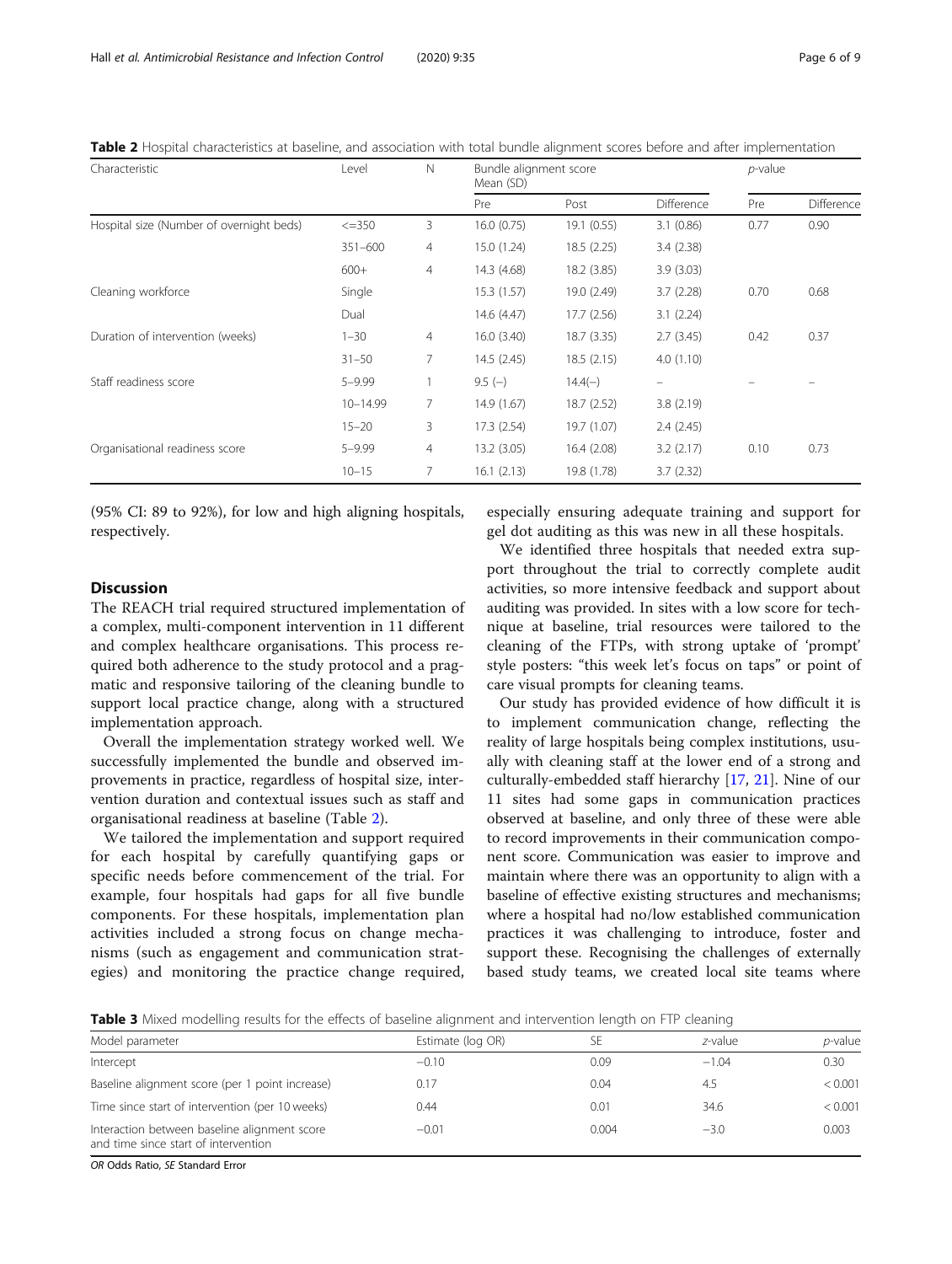<span id="page-6-0"></span>

possible, working with local change champions and engaging hospital executives early. Communication remained challenging in sites without strong site champions and with weaker executive leadership engagement. Communication was also more difficult to improve at hospitals with dual cleaning workforces, as communication systems across the workforces usually varied.

Due to the study protocol requirements, the study team capacity and the resourcing available at each hospital we needed to balance tailored local facilitation with systematic, multi-site engagement and implementation. We could find no exemplars or implementation templates based on the iPARIHS framework to support a systematic scale-up and roll-out for a multi-site clinical trial. Further, the iPARIHS framework has an underpinning construct of local facilitation as being essential to successful implementation [\[15](#page-8-0)], which was not fully operationalised in all trial sites. This is a common issue in large studies where resourcing to support in-depth local facilitation is limited, and alternative approaches must be considered [[22\]](#page-8-0).

The toolkit we developed, with templates and our scoring webs, helped address these gaps. Our templates and webs assisted with identifying required practice change and contextual issues prior to implementation. These tools allowed us to assess the relative scale of any issues and to focus behaviour change strategies where they were needed most. In particular this approach helped maintain clarity about the intervention, including fixed and flexible components. Understanding the pragmatics of implementation and knowledge of what worked where and why is important for trial site comparisons, replication and scalability [\[23\]](#page-8-0). It is also vital for building an evidence

base for policy and practice [\[24\]](#page-8-0). A strength of this study, which could be useful in other settings, was the ability to quantify alignment with best practice before and after the bundle was implemented. We were able to assess the extent and fidelity of implementation at each site, factors that are often not documented in clinical trials or large scale quality improvement interventions [[25](#page-8-0)]. The level of fidelity required across diverse healthcare organisations for successful implementation of complex interventions is not well explored or understood [[26](#page-8-0)]. By quantifying the extent of practice change and the impact of this on study outcomes, we were able to confirm that it is possible to reduce the evidence-practice gap in hospital cleaning and the differences in cleaning performance between hospitals over time. The gap between hospitals narrowed over time: those with better alignment scores at baseline started at a higher performance level but across the intervention phase there was little difference between hospitals. The longer the intervention went on, the smaller the gap became.

We showed that fidelity does not have to be perfect to improve intervention outcomes. In fact, most hospitals still had sub-optimal bundle alignment at the end of the study, but the changes were sufficient to demonstrate improvements in cleaning performance and reductions in healthcare associated infection rates [\[9\]](#page-8-0). This is a promising message for hospital administrators and environmental cleaning staff, confirming that small evidence-based changes can have a big impact.

# Conclusions

Our research demonstrates that by taking a pragmatic approach - focussing on getting the basics right, and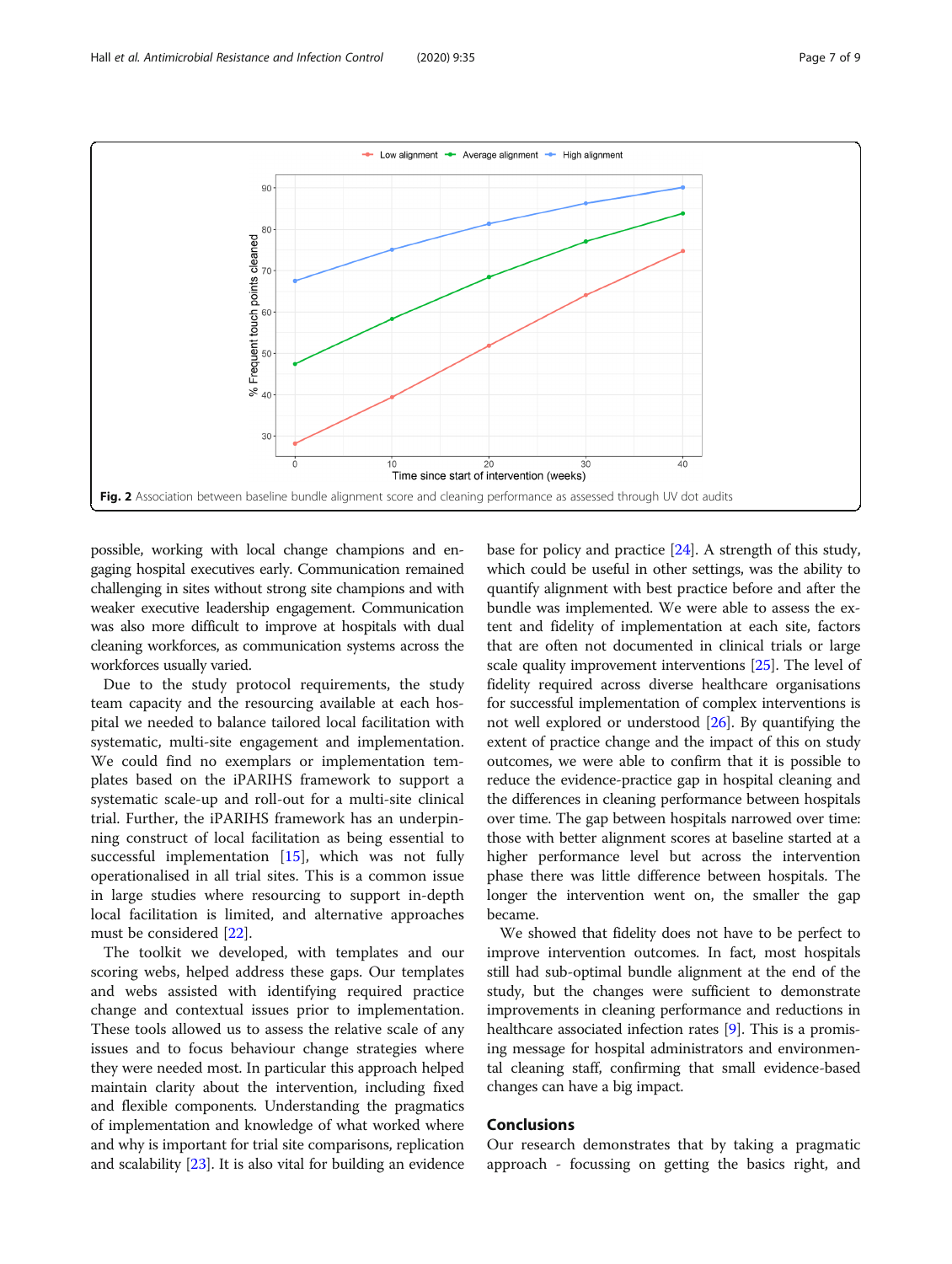<span id="page-7-0"></span>then tailoring implementation efforts - it is possible to improve environmental cleaning in diverse hospital settings. The study results, including reductions in the evidence-practice gap observed between hospitals and improvements in cleaning performance, provide empirical evidence for a mechanism to assist with successful implementation of best practice in infection prevention.

We showed that using a structured framework-based approach to implementation is useful. It allows researchers to balance the priorities of clinical trials with local site needs, providing vital information on the impact and success of the implementation process. This approach could be applied in other pragmatic trials or assist with the implementation of other complex multi-site interventions.

# Supplementary information

Supplementary information accompanies this paper at [https://doi.org/10.](https://doi.org/10.1186/s13756-020-0694-0) [1186/s13756-020-0694-0.](https://doi.org/10.1186/s13756-020-0694-0)

Additional file 1. Logic model for implementing the REACH bundle Additional file 2. Adapting iPARIHS framework to REACH

Additional file 3. Standards for Reporting Implementation Studies (StaRI) checklist

#### Abbreviations

CI: Confidence interval; FTPs: Frequent-touch points; HAIs: Healthcareassociated infections; ICMJE: International Committee of Medical Journal Editors; ICU: Intensive Care Unit; i-PARIHS: Integrated Promoting Action on Research Implementation in Health Services; OR: Odds ratio; REACH: Researching Effective Approaches to Cleaning in Hospitals; SD: Standard deviation; SE: Standard error; StaRI: Standards for Reporting Implementation Studies checklist; UV: Ultraviolet

#### Acknowledgements

We thank the staff of the 11 study hospitals and the REACH study team members: Carla Shield and Alexandra McGhie. We would like to acknowledge the contributions of Professor Adrian Barnett and Professor David Paterson (REACH investigators) to the design of the REACH study and interpretation of study findings. We are grateful for their advice and feedback.

#### Authors' contributions

LH developed the concept and drafted the manuscript with input from NW, MA, and AF. AF and MA collected data, along with the study team. NW analysed the data, with input from LH. BGM, AG, KH, KP, TVR, CAG, and NG critically reviewed the manuscript. NG was the chief investigator for the study. All authors contributed to the conceptualisation and design of the study. All authors read, revised, and approved the final manuscript.

#### Funding

The REACH study was funded by the National Health and Medical Research Council (Australia) as a 2014–17 Partnership Project (GNT1076006), led by Queensland University of Technology in conjunction with Wesley Medical Research. Academic project partners at Avondale College of Higher Education, Australian Catholic University, and The University of Western Australia provided in-kind contributions to the study design, conduct, data analysis and interpretation, and the publication and dissemination of results. Industry partners (Kimberly-Clark Professional, Ecolab, and Whiteley Corporation) provided financial support and equipment (software and consumables) to assist data collection but had no role in the study design, implementation, or analysis. The contents of the published material are solely the responsibility of the administering institution, participating institutions, and the individual authors. They do not reflect the views of the National Health and Medical Research Council (Australia).

### Availability of data and materials

All relevant data, including non-identifiable participant data and relevant documents such as the study protocol and templates, will be shared upon request, according to the International Committee of Medical Journal Editors (ICMJE) data sharing policy. The gel dots audit data record supporting the conclusions of this article is available in the QUT Research Data Finder repository, <https://doi.org/10.25912/5c9c4879d4c99> .

#### Ethics approval and consent to participate

The REACH study was registered with the Australian and New Zealand Clinical Trial Registry on 09/04/2015 - ACTRN12615000325505. Overarching institutional approval was obtained from the Uniting Care Health Human Research Ethics Committee (1413) and the Queensland University of Technology Human Research Ethics Committee (1400000828). Local ethics and site-specific governance approvals were obtained for all participating hospitals.

#### Consent for publication

Not applicable

#### Competing interests

All authors have completed the ICMJE uniform disclosure form at [http://](http://www.icmje.org/coi_disclosure.pdf) [www.icmje.org/coi\\_disclosure.pdf](http://www.icmje.org/coi_disclosure.pdf) and declare support from the NHMRC, Kimberly-Clark Professional, Ecolab Pty Ltd. and Whiteley Corporation for the submitted work. TVR reports research grants and non-financial support from GAMA Health, Roche Molecular Systems, Summit Pharmaceuticals, Merck, Sanofi and Cepheid.

#### Author details

<sup>1</sup>School of Public Health, University of Queensland, 288 Herston Road Herston, Queensland 4006, Australia. <sup>2</sup>School of Public Health and Social Work, Queensland University of Technology, Brisbane, Queensland, Australia. <sup>3</sup>Australian Centre for Health Service Innovation, Institute of Health and Biomedical Innovation, Queensland University of Technology, Brisbane, Queensland, Australia. <sup>4</sup>Abt Associates, Brisbane, Queensland, Australia.<br><sup>5</sup>Discipling of Nursing, Avondale College of Higher Education, Coeran Discipline of Nursing, Avondale College of Higher Education, Cooranbong, New South Wales, Australia. <sup>6</sup>School of Nursing and Midwifery, University of Newcastle, Newcastle, New South Wales, Australia. <sup>7</sup> Centre for Health Economics Research and Evaluation, University of Technology Sydney, Ultimo, New South Wales, Australia. <sup>8</sup>School of Biomedical Sciences, University of Western Australia, Perth, Western Australia, Australia. <sup>9</sup>School of Medical and Health Sciences, Edith Cowan University, Perth, Western Australia, Australia. <sup>10</sup>School of Veterinary and Life Sciences, Murdoch University, Perth, Western Australia, Australia. 11School of Clinical Medicine, University of Queensland, Brisbane, Queensland, Australia. <sup>12</sup>School of Nursing, Queensland University of Technology, Brisbane, Queensland, Australia.

# Received: 20 October 2019 Accepted: 6 February 2020 Published online: 18 February 2020

#### References

- 1. Dancer SJ. Hospital cleaning in the 21st century. Eur J Clin Microbiol Infect Dis. 2011;30(12):1473–81.
- 2. Mitchell BG, Dancer SJ, Anderson M, Dehn E. Risk of organism acquisition from prior room occupants: a systematic review and meta-analysis. J Hosp Infect. 2015;91(3):211–7.
- 3. Han JH, Sullivan N, Leas BF, Pegues DA, Kaczmarek JL, Umscheid CA. Cleaning hospital room surfaces to prevent health care-associated infections: a technical brief. Ann Intern Med. 2015;163(8):598–607.
- Peters BG. What is so wicked about wicked problems? A conceptual analysis and a research program. Polic Soc. 2017;36(3):385–96.
- 5. Gilmartin HM, Hessels AJ. Dissemination and implementation science for infection prevention: a primer. Am J Infect Control. 2019;47(6):688–92.
- 6. Fakih MG, Krein SL, Edson B, Watson SR, Battles JB, Saint S. Engaging health care workers to prevent catheter-associated urinary tract infection and avert patient harm. Am J Infect Control. 2014;42(10 Suppl):S223–9.
- 7. Fakih MG, George C, Edson BS, Goeschel CA, Saint S. Implementing a national program to reduce catheter-associated urinary tract infection: a quality improvement collaboration of state hospital associations, academic